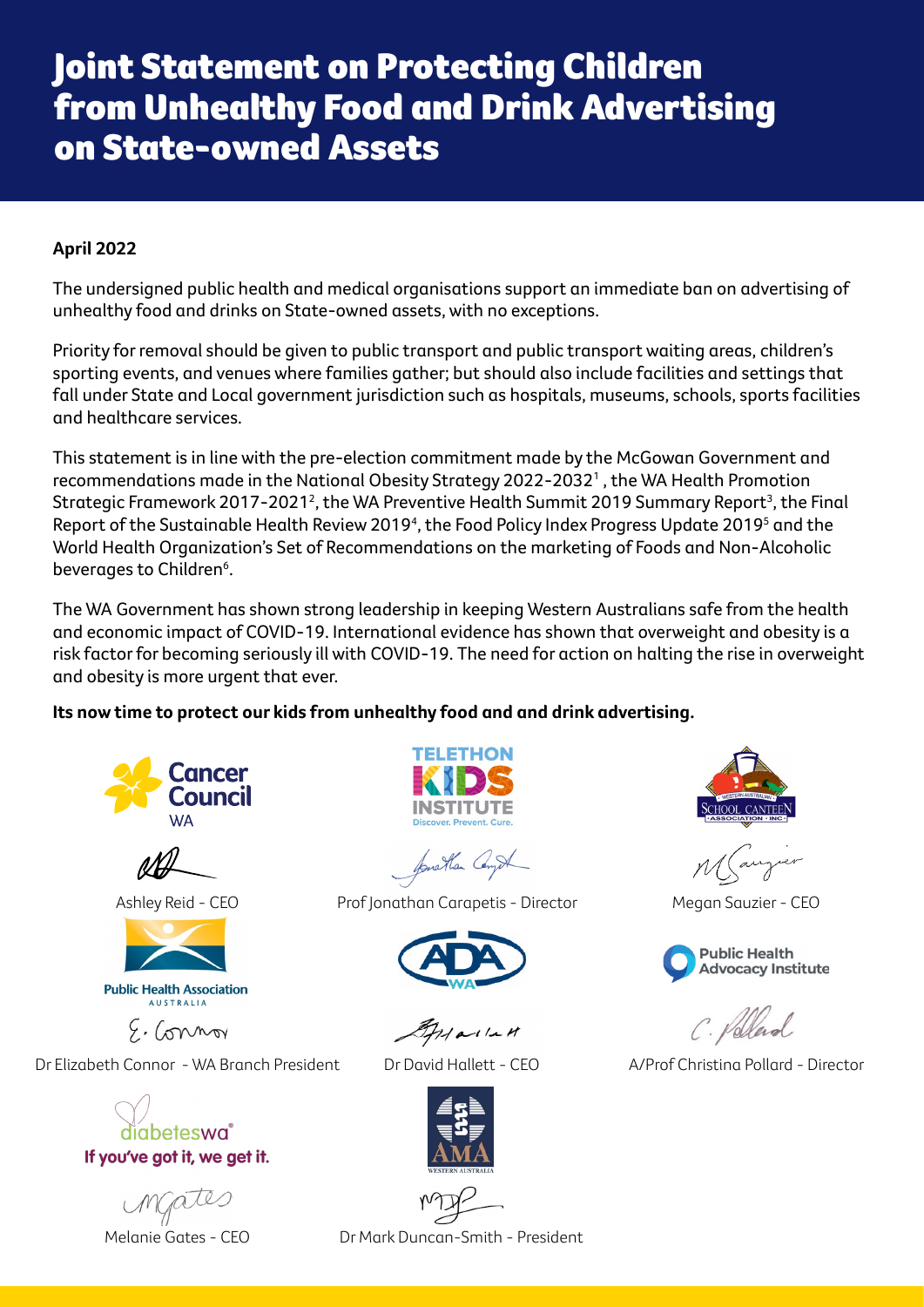## **BACKGROUND TO JOINT STATEMENT**

International reviews of large studies have concluded that food marketing has an influence on children's nutrition knowledge, preferences, purchase behaviour, consumption patterns and diet-related health. The recommendations from these studies have been to implement policies which restrict or prohibit unhealthy food and drink promotions to children. Recent data from the World Cancer Research Fund showed children's exposure to unhealthy advertising is directly linked to an increase in energy (kilojoule) consumption, which illustrates the strength of advertising on influencing food choices.

Companies are currently using Western Australian government property as a mechanism to market and boost sales of unhealthy food, alcohol and drinks. While this may be good for industry profits, it's bad for the rest of us.

There are serious health and social costs to Western Australians associated with their consumption. Advertising these products should be banned on State-owned assets, to support broader obesity prevention and alcohol-related harm strategies.

Further evidence informing our position at this time includes:

- Outdoor advertising is a powerful form of food marketing around metropolitan schools, with 74% of outdoor food advertising within 500m of Perth schools being for unhealthy (non-core) foods. Perth primary schools were found to have an average of 25 outdoor food advertisements within 500m of the school boundary, secondary schools had 22 and K-12 schools had 41<sup>7</sup>.
- Of concern is new evidence that Perth schools located in disadvantaged areas have a significantly higher proportion of total food ads, unhealthy food ads and alcohol ads (but not healthy food ads) within 250m compared to schools located in more advantaged areas $^{\rm 8}.$
- State revenue from total food advertising on Department of Transport sites is \$1 million per year<sup>9</sup>. Policies to remove unhealthy food advertising implemented in other states and international jurisdictions have not had a negative impact on government revenue which has either remained stable<sup>10,11</sup>, or increased<sup>12</sup>.
- Only placing controls on unhealthy food and drink advertising around schools will be ineffective given the exposure children experience on their whole school journey, including school buses, as well as exposure at other community and sporting events that attract children<sup>13,14,15</sup>.
- The COAG Health Council National interim guide to reduce children's exposure to unhealthy food and drink promotion was developed specifically to outline what food and drinks were unhealthy and should not be advertised in government settings<sup>16</sup>.
- The criteria set by the COAG quide has been found to be the most suitable for policy application as evidence has shown it to be the most effective for identifying unhealthy food that shouldn't be marketed to children compared to other criteria; simple to use and aligned with Australian Dietary Guidelines<sup>17</sup>.
- By 2026, the cost to the WA health system from obesity related hospital admissions are estimated to reach \$610 million a year if the state cannot halt the rise of obesity<sup>18</sup>.
- International evidence has shown that banning unhealthy food and drink marketing from public transport networks is effective in decreasing predicted purchasing as was the case in the recent evaluation of London's restrictions<sup>19</sup>
- 71% of Western Australian adults agree that advertising for unhealthy food and sugary drinks should not be allowed on public transport or state government owned property such as printed or digital billboards or posters<sup>20</sup>.

Contact **ObesityPolicy@cancerwa.asn.au** for any queries.